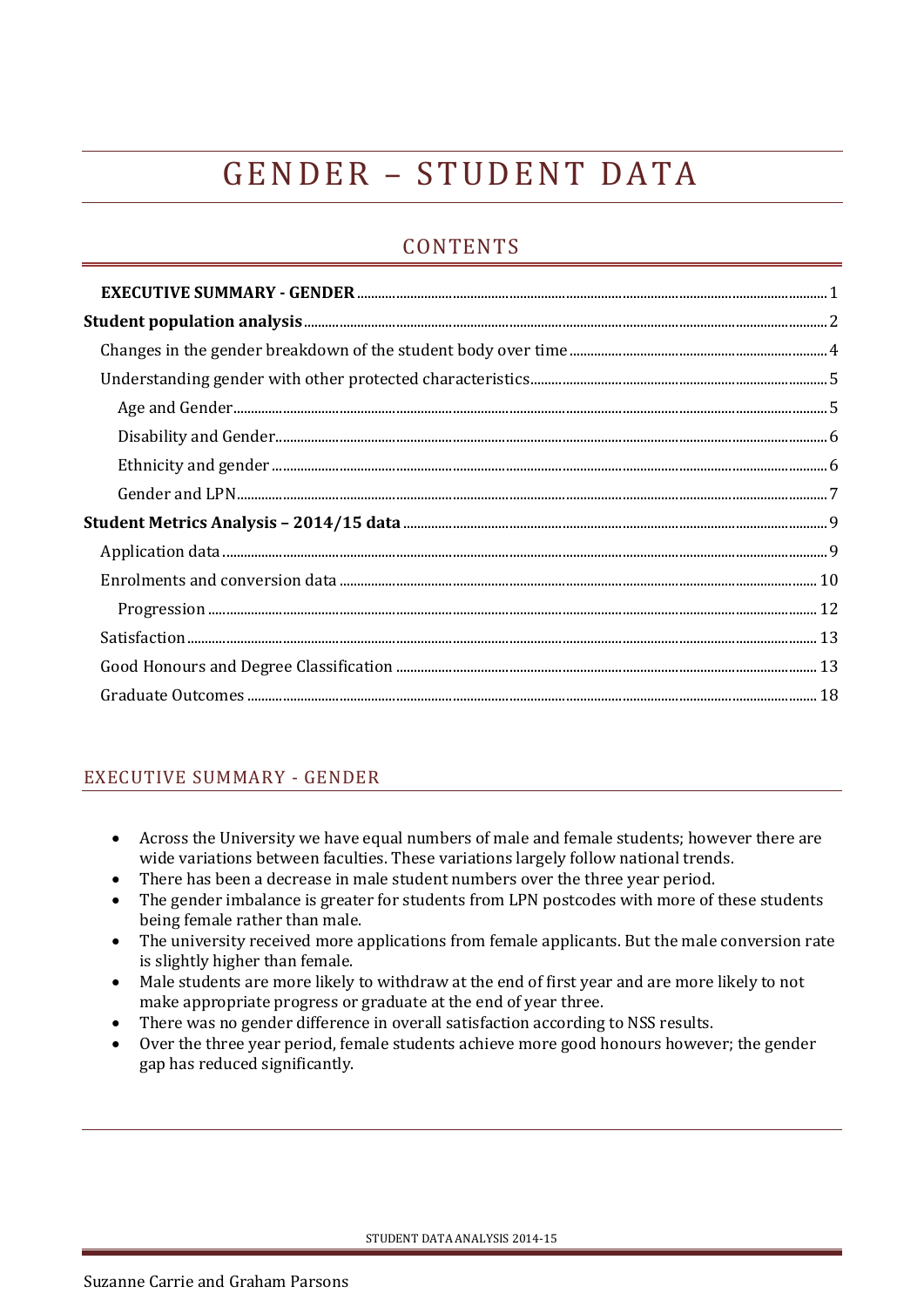# STUDENT POPULATION ANALYSIS

| <b>Faculty</b>                                |       | <b>FEMALE</b> |       |       |       |       |
|-----------------------------------------------|-------|---------------|-------|-------|-------|-------|
|                                               | 12/13 | 13/14         | 14/15 | 12/13 | 13/14 | 14/15 |
| Arts, Creative<br>Industries and<br>Education | 2647  | 2381          | 2204  | 1279  | 1211  | 1101  |
| Business and<br>Law                           | 1466  | 1532          | 1563  | 2277  | 2294  | 2208  |
| Environment<br>and<br>Technology              | 741   | 749           | 761   | 3365  | 3389  | 3255  |
| Health and<br>Applied<br><b>Sciences</b>      | 3697  | 3752          | 3735  | 1613  | 1598  | 1466  |
| <b>University</b><br>total                    | 8551  | 8414          | 8263  | 8534  | 8492  | 8030  |

<span id="page-1-0"></span>**Table 1** Breakdown of students by gender

**Table 1** shows that across the university we have equal numbers of male and female students, however there are wide variations between faculties. Ace and HAS have more female students than male; in comparison, FBL and FET have more male students than female. Considering the proportion of students by gender appears to show the faculties (except HAS) have become more balanced over the 3 year period but this is largely due to a fall in student numbers rather than an actual rebalancing. The only exception is FET where the proportion of female to male students has gone from 18% female to 19% female between 12/13 and 14/15 and where both female and male student numbers has increased.

**National Comparison:** In comparison to the rest of the sector, HESA data collected in 2013/14 showed there were a higher proportion of female students in higher education across all modes of study1. For first year, full time undergraduates, 54.7% were female. This slight difference in proportion continued into 2014/15.

<u>.</u>

<sup>1</sup> Higher Education Statistics Agency Limited 2015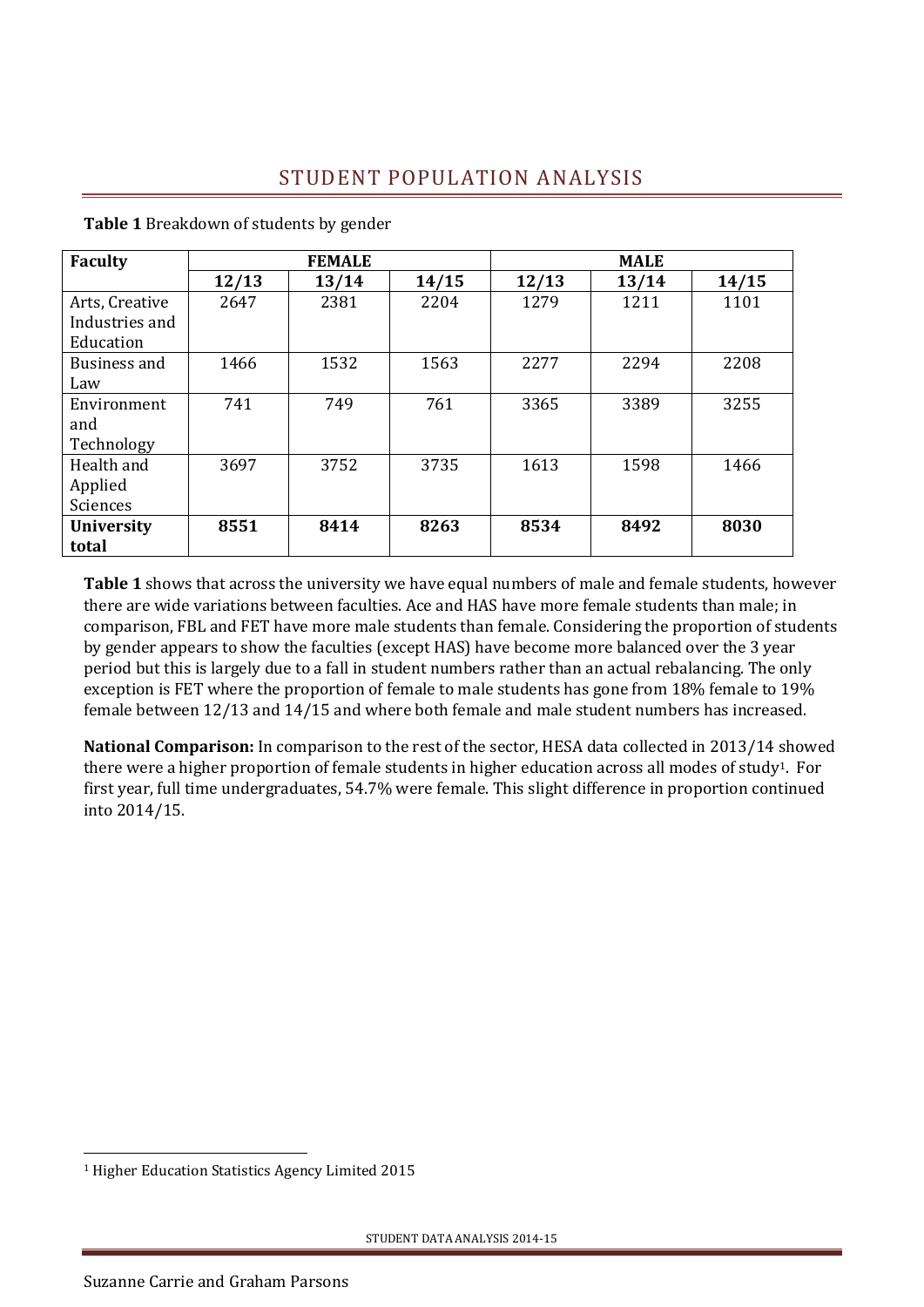

**Figure 1**Breakdown of student numbers by faculty and year of study for gender

**Figure 1** shows that the gender breakdown for a faculty is largely consistent across years of study. The exceptions are FET's Year 0 programmes that are almost exclusively male. Equally, FET's year 3 gender balance is much greater than year 1 and 2 which echoes the changes in numbers shown above, over the 3 year period.

| <b>Faculty</b>        | <b>Department</b>   | <b>FEMALE</b> |       |       | <b>MALE</b> |       |       |
|-----------------------|---------------------|---------------|-------|-------|-------------|-------|-------|
|                       |                     | 12/13         | 13/14 | 14/15 | 12/13       | 13/14 | 14/15 |
| Arts, Creative        | Art and Design      | 702           | 653   | 609   | 321         | 311   | 290   |
| <b>Industries and</b> | Arts and            | 664           | 521   | 460   | 508         | 422   | 344   |
| <b>Education</b>      | Cultural            |               |       |       |             |       |       |
|                       | Industries          |               |       |       |             |       |       |
|                       | Education           | 777           | 711   | 624   | 107         | 91    | 83    |
|                       | Film and            | 504           | 496   | 511   | 343         | 387   | 384   |
|                       | Journalism          |               |       |       |             |       |       |
| <b>Business and</b>   | Accounting,         | 220           | 230   | 214   | 718         | 760   | 733   |
| Law                   | Economics           |               |       |       |             |       |       |
|                       | and Finance         |               |       |       |             |       |       |
|                       | <b>Business and</b> | 699           | 748   | 829   | 1215        | 1198  | 1193  |
|                       | Management          |               |       |       |             |       |       |
|                       | Law                 | 547           | 554   | 520   | 344         | 336   | 282   |
| <b>Environment</b>    | Architecture        | 235           | 250   | 254   | 898         | 867   | 783   |
| and                   | and the Built       |               |       |       |             |       |       |
| <b>Technology</b>     | Environment         |               |       |       |             |       |       |
|                       | Computer            | 120           | 122   | 127   | 1082        | 1080  | 1028  |
|                       | Science and         |               |       |       |             |       |       |
|                       | Creative            |               |       |       |             |       |       |
|                       | Technologies        |               |       |       |             |       |       |
|                       | Engineering,        | 129           | 131   | 122   | 800         | 884   | 928   |
|                       | Design and          |               |       |       |             |       |       |
|                       | <b>Mathematics</b>  |               |       |       |             |       |       |
|                       | Geography           | 257           | 246   | 258   | 585         | 558   | 516   |
|                       | and                 |               |       |       |             |       |       |
|                       | Environmental       |               |       |       |             |       |       |

**Table 2** breakdown of student numbers over 3 years by gender for departments within faculties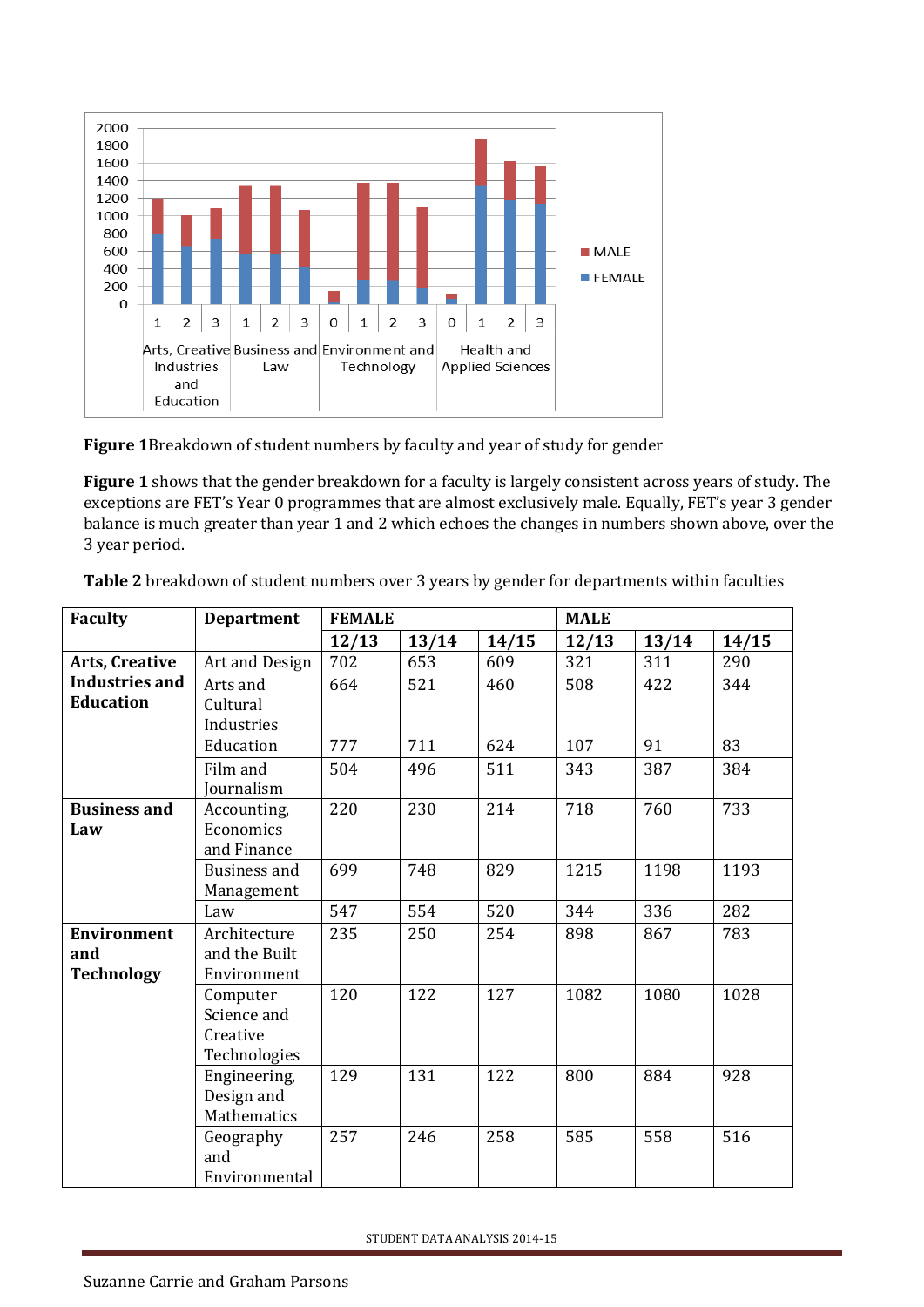|                   | Management                                                     |              |              |              |            |            |            |
|-------------------|----------------------------------------------------------------|--------------|--------------|--------------|------------|------------|------------|
| <b>Health and</b> | <b>Allied Health</b>                                           | 469          | 486          | 489          | 239        | 226        | 236        |
| <b>Applied</b>    | Professions                                                    |              |              |              |            |            |            |
| <b>Sciences</b>   | Biological,<br><b>Biomedical</b><br>and Analytical<br>Sciences | 570          | 598          | 509          | 570        | 639        | 559        |
|                   | Health and<br>Social Sciences<br>Nursing and                   | 1272<br>1386 | 1180<br>1488 | 1113<br>1624 | 660<br>144 | 561<br>172 | 483<br>188 |
|                   | Midwifery                                                      |              |              |              |            |            |            |

**Table 2** shows a variation of patterns of changes in student numbers by gender across departments.

In ACE, for all departments except Film and Journalism, there has been an equal decrease in male and female student numbers over the 3 year period. In Film and Journalism there has been a greater increase in male numbers than in female numbers over this period. Across ACE approximately 1/3 of students are male, with more female students in Education and Art and Design, in particular.

In FBL, there has been a considerable growth in female students in Business and Management while there has been a drop in male student numbers. Conversely, there has been a slight decrease in female numbers in Law, whereas there has been a significant decrease in male student numbers. Accounting, Economics and Finance continues to see a significant gender imbalance (with far more male students) but the numbers are remaining static over the 3 year period. In FBL, there is the most even gender balance across the university (41% of students are female) however, this ranges from 64% in Law to 23% in Accounting).

In FET, all departments except EDM have seen slight increases in female student numbers accompanied by small decreases in male student numbers. Overall, in FET, 18% of students are female, with departmental proportions ranging from 33% in Geography to 11% in Computer Science.

In HAS, there has been a slight increase in male student numbers in Nursing and Midwifery over the 3 years but all other departments have either maintained their unequal gender ratio or it has worsened. Only 28% of students in HAS overall are male, and this worsens to 90% in Nursing & Midwifery and 70% in Health and Social sciences.

**National comparison:** These reported gender patterns in subject areas can be found within the Equality Challenge Unit's statistical report 2015; two of the most notable imbalances were: 79.7% first degree undergraduates studying subjects allied to medicine were women and 14.4% first degree undergraduates studying engineering and technology were women.<sup>2</sup>

# <span id="page-3-0"></span>CHANGES IN THE GENDER BREAKDOWN OF THE STUDENT BODY OVER TIME

-

<sup>2</sup> Equality in higher education: statistical report 2015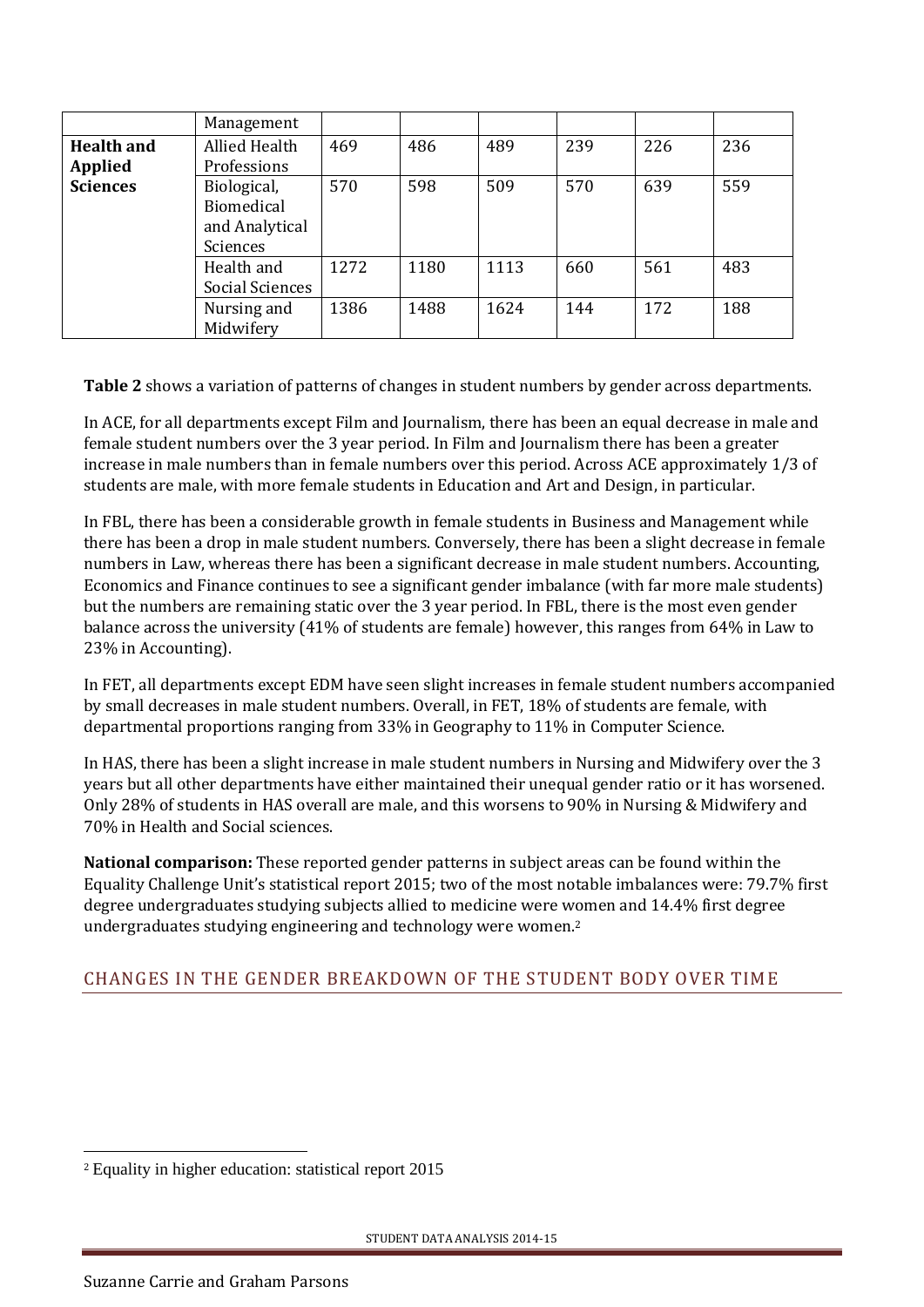

#### **Figure 2change in student numbers over time by gender**

The graph above shows the significant decrease in male student numbers over the 3 year period and the much less steep decrease in female numbers across the same period.

# <span id="page-4-0"></span>UNDERSTANDING GENDER WITH OTHER PROTECTED CHARACTERISTICS

#### <span id="page-4-1"></span>AGE AND GENDER

**Table 3** breakdown of student numbers by age and gender

| Gender        | 21 and above | <b>Under 21</b> | 21 and above | <b>Under 21</b> |
|---------------|--------------|-----------------|--------------|-----------------|
| <b>FEMALE</b> | 7114         | 20450           | 60.60%       | 48.93%          |
| MALE          | 4797         | 21667           | 39.40%       | 51.07%          |

**Table 3** shows that the gender imbalance is greater for mature students than young students, with parity almost being achieved in the young student population.

**Table 4** breakdown of students by faculty summarised by age and gender

|                        |        | 21 and<br>above | <b>Under 21</b> | 21 and<br>above | <b>Under 21</b> |
|------------------------|--------|-----------------|-----------------|-----------------|-----------------|
| <b>Arts, Creative</b>  | Female | 1218            | 6014            | 64.01%          | 67.76%          |
| Industries and         | Male   |                 |                 |                 |                 |
| <b>Education</b>       |        | 702             | 2889            | 35.99%          | 32.24%          |
| <b>Business and</b>    | Female | 376             | 4185            | 41.36%          | 40.92%          |
| Law                    | Male   | 572             | 6207            | 58.64%          | 59.08%          |
| <b>Environment and</b> | Female | 373             | 1878            | 16.88%          | 17.89%          |
| <b>Technology</b>      | Male   | 1846            | 8163            | 83.12%          | 82.11%          |
| <b>Health and</b>      | Female | 4819            | 6365            | 77.78%          | 65.94%          |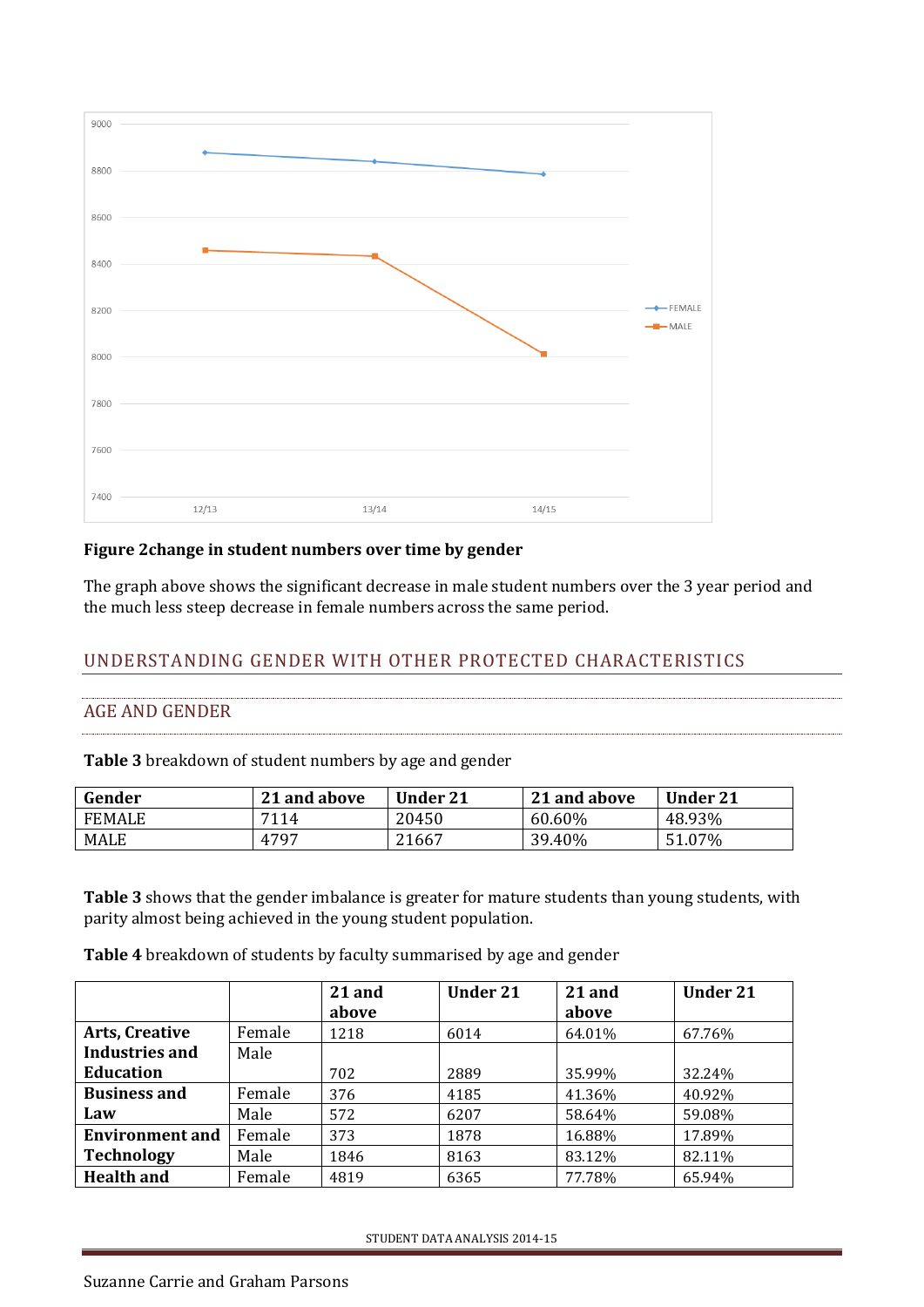| 329 <sub>4</sub><br>1383<br>$.06\%$<br>Male<br>. Sciences<br>Applied S<br>,ט/<br>$\overline{\phantom{a}}$<br>.<br>$\overline{\phantom{a}}$<br>ے ت<br>44.44<br>.<br>_____ |
|--------------------------------------------------------------------------------------------------------------------------------------------------------------------------|
|--------------------------------------------------------------------------------------------------------------------------------------------------------------------------|

**Table 4** shows that the traditional gender patterns (with more female students in HAS and more male students in FET) is further pronounced with mature students in comparison to young students. The gender breakdown is largely the same in FBL and ACE for mature and young students.

#### <span id="page-5-0"></span>DISABILITY AND GENDER

**Table 5** breakdown of student numbers by disability and gender

| Gender        | <b>Disabled</b> | Not disabled | <b>Disabled</b> | Not disabled | <b>Disabled</b><br>and DSA |
|---------------|-----------------|--------------|-----------------|--------------|----------------------------|
| <b>FEMALE</b> | 4058            | 23506        | 52.96%          | 51.33%       | 10.72%                     |
| <b>MALE</b>   | 3715            | 22749        | 47.04%          | 48.67%       | 9.80%                      |

**Table 5** shows that there is no greater gender imbalance for disabled students in comparison to nondisabled students – both groups are slightly more likely to be female. Female students with a disability are also slightly more likely to be in receipt of DSA than male students.

|                           |        | <b>Disabled</b> | <b>Not</b><br>disabled | <b>Disabled</b> | <b>Not</b><br>disabled | <b>Disabled</b><br>and DSA |
|---------------------------|--------|-----------------|------------------------|-----------------|------------------------|----------------------------|
| <b>Arts, Creative</b>     | Female | 373             | 1788                   | 17.26%          | 82.74%                 | 12.08%                     |
| <b>Industries and</b>     | Male   |                 |                        |                 |                        |                            |
| <b>Education</b>          |        | 179             | 899                    | 16.60%          | 83.40%                 | 11.83%                     |
| <b>Business and</b>       | Female | 187             | 1242                   | 13.09%          | 86.91%                 | 8.87%                      |
| Law                       | Male   | 216             | 1749                   | 10.99%          | 89.01%                 | 7.11%                      |
| <b>Environment</b><br>and | Female | 117             | 577                    | 16.86%          | 83.14%                 | 11.82%                     |
| <b>Technology</b>         | Male   | 453             | 2634                   | 14.67%          | 85.33%                 | 10.07%                     |
| <b>Health and</b>         | Female | 559             | 3106                   | 15.25%          | 84.75%                 | 11.36%                     |
| <b>Applied</b>            | Male   |                 |                        |                 |                        |                            |
| <b>Sciences</b>           |        | 232             | 1210                   | 16.11%          | 83.89%                 | 12.08%                     |

**Table 6** breakdown of students by faculty summarised by age and gender

**Table 6** shows that in all faculties, disabled students are more likely to be female than male. Further, in all faculties except for HAS, female disabled students are more likely to be in receipt of DSA.

#### <span id="page-5-1"></span>ETHNICITY AND GENDER

**Table 7** breakdown of student numbers by ethnicity and gender

| <b>Broad</b><br>category |       | Female | Male | Female | <b>Male</b> |
|--------------------------|-------|--------|------|--------|-------------|
| <b>BME</b>               |       | 3616   | 3942 | 12.90% | 14.73%      |
|                          | Asian | 1004   | 1221 | 3.58%  | 4.62%       |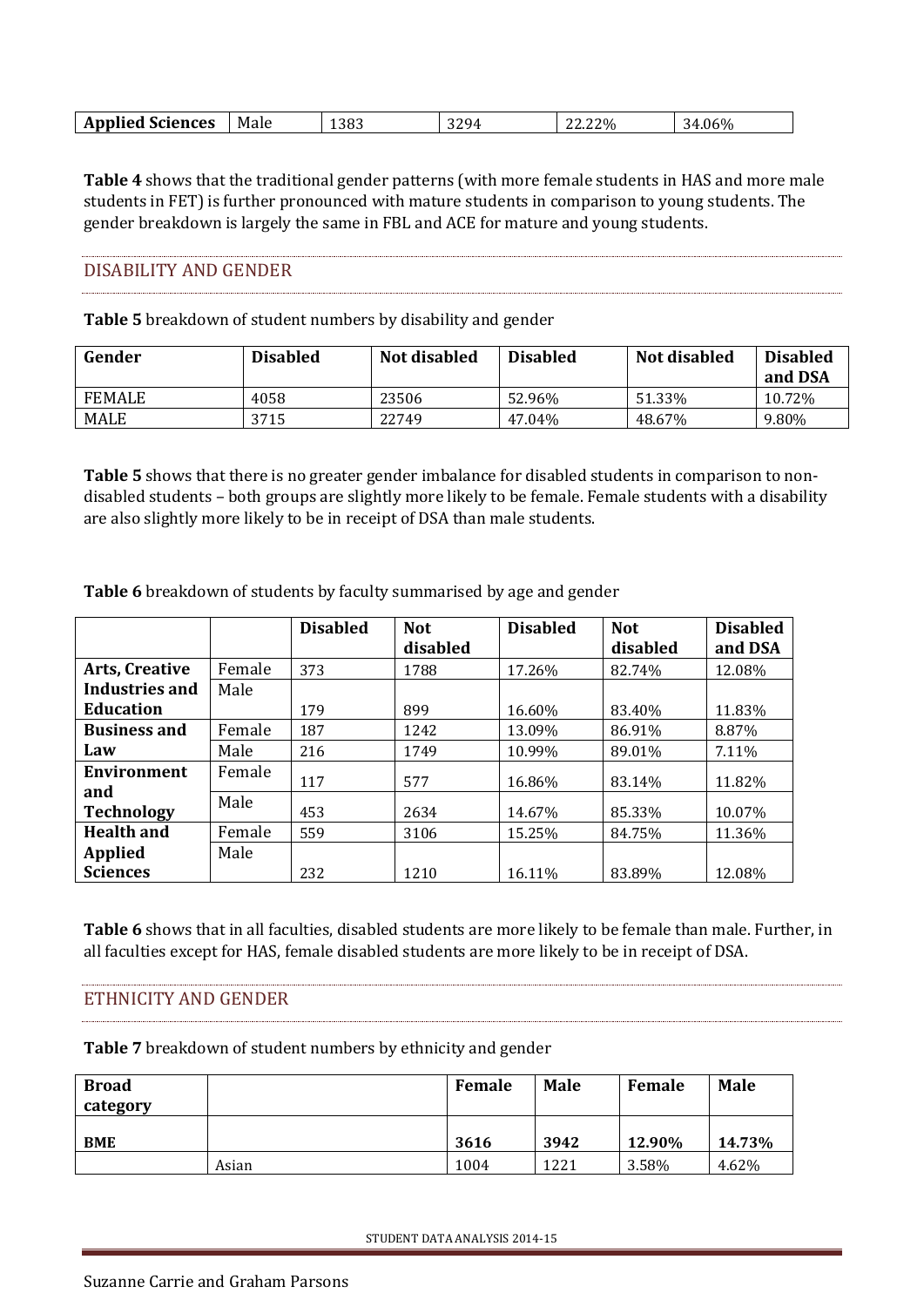|           | Black        | 1310  | 1364  | 4.67%  | 4.98%    |
|-----------|--------------|-------|-------|--------|----------|
|           | Chinese      | 146   | 224   | 0.52%  | 0.84%    |
|           | Mixed        | 997   | 964   | 3.56%  | 3.64%    |
|           | <b>Other</b> | 159   | 169   | 0.56%  | $0.65\%$ |
| White     | White        | 23850 | 22386 | 86.74% | 84.75%   |
| Not Known | Not Known    | 98    | 136   | 0.37%  | 0.51%    |

**Table 8** breakdown of students by faculty summarised by age and ethnicity

|                         |            | Female | <b>Male</b> | <b>Female</b> | <b>Male</b> |
|-------------------------|------------|--------|-------------|---------------|-------------|
| <b>Arts, Creative</b>   | BME        | 636    | 297         | 8.76%         | 8.31%       |
| <b>Industries and</b>   | White      | 6568   | 3278        | 90.84%        | 91.23%      |
| <b>Education</b>        | Unknown    | 28     | 16          | $0.40\%$      | 0.47%       |
| <b>Business and</b>     | BME        | 955    | 1294        | 20.54%        | 18.95%      |
| Law                     | White      | 3595   | 5460        | 79.20%        | 80.65%      |
|                         | Unknown    | 11     | 25          | 0.26%         | $0.40\%$    |
| <b>Environment and</b>  | BME        | 428    | 1509        | 18.77%        | 14.90%      |
| <b>Technology</b>       | White      | 1821   | 8451        | 81.13%        | 84.66%      |
|                         | Unknown    | 2      | 49          | $0.10\%$      | $0.44\%$    |
| <b>Health and</b>       | <b>BME</b> | 1515   | 700         | 13.52%        | 15.06%      |
| <b>Applied Sciences</b> | White      | 9649   | 3952        | 86.31%        | 84.39%      |
|                         | Unknown    | 20     | 25          | 0.18%         | 0.55%       |

Across the University, there is a greater proportion of BME students in the male student population than the female student population. This is particularly true in FET where there is a 4pp difference between the female and male proportion of BME students.

#### <span id="page-6-0"></span>GENDER AND LPN

**Table 9** breakdown of students by gender and LPN

| Gender        | <b>LPN</b> | <b>Not LPN</b> | <b>LPN</b> | <b>Not LPN</b> |
|---------------|------------|----------------|------------|----------------|
| <b>FEMALE</b> | 918        | 5524           | 53.87%     | 49.02%         |
| MALE          | 786        | 5745           | 46.13%     | 50.98%         |

**Table 9** shows that the gender imbalance is greater for students from LPN postcodes with more of these students being female rather than male.

**Table 10** breakdown of students by faculty summarised by gender and LPN

|                        |        | <b>LPN</b> | <b>Not LPN</b> | <b>LPN</b> | <b>Not LPN</b> |
|------------------------|--------|------------|----------------|------------|----------------|
| <b>Arts, Creative</b>  | Female | 276        | 1546           | 17.49%     | 14.96%         |
| <b>Industries and</b>  | Male   |            |                |            |                |
| <b>Education</b>       |        | 104        | 768            | 6.56%      | 7.43%          |
| <b>Business and</b>    | Female | 178        | 1127           | 11.31%     | 10.91%         |
| Law                    | Male   | 179        | 1627           | 11.34%     | 15.74%         |
| <b>Environment and</b> | Female | 81         | 495            | 5.13%      | 4.79%          |
| <b>Technology</b>      | Male   | 333        | 2196           | 21.10%     | 21.25%         |
| <b>Health and</b>      | Female | 302        | 1736           | 19.11%     | 16.79%         |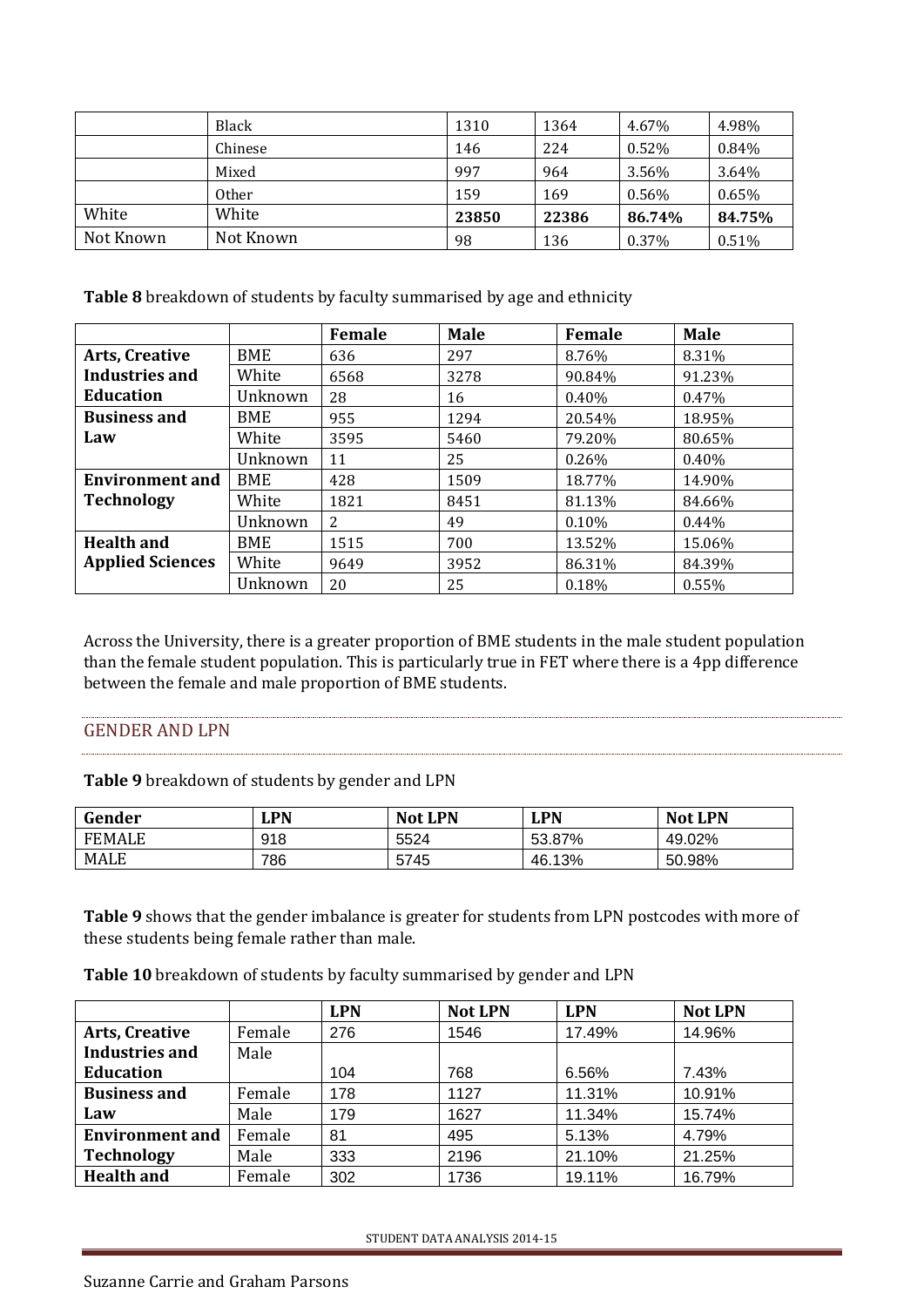| 12R<br>.96%<br>റവ<br><b>Applied Sciences</b><br>841<br>Male<br>70 ن<br>~<br>J. |
|--------------------------------------------------------------------------------|
|--------------------------------------------------------------------------------|

**Table 10** shows that in FET there are significantly more female students from LPN postcodes than male students from LPN postcodes. There is a similar pattern in FET and HAS but the proportion of male and female students from LPN postcodes is largely the same in FBL.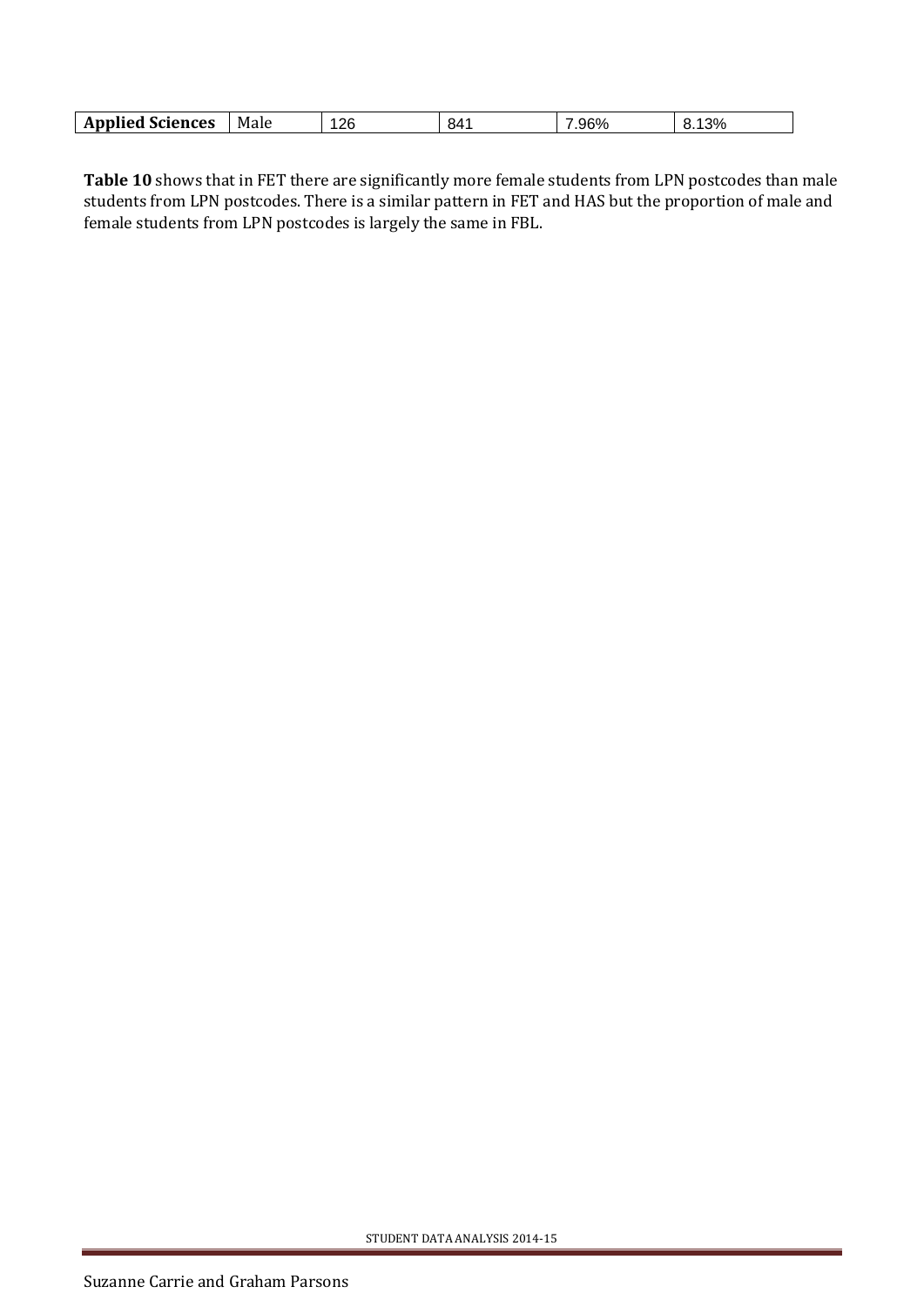# STUDENT METRICS ANALYSIS – 2014/15 DATA

## <span id="page-8-1"></span><span id="page-8-0"></span>APPLICATION DATA

**Table 11** breakdown of applications in 14/15 by gender for faculties and departments

|                   |                                                          |               |        | Female |        |
|-------------------|----------------------------------------------------------|---------------|--------|--------|--------|
|                   |                                                          | <b>Female</b> | Male   | %      | Male % |
| <b>University</b> |                                                          | 16,118        | 12,226 | 57%    | 43%    |
|                   | Faculty total                                            | 4,363         | 2,162  | 67%    | 33%    |
|                   | Art and Design                                           | 1,264         | 597    | 68%    | 32%    |
| <b>ACE</b>        | <b>Arts and Cultural Industries</b>                      | 820           | 553    | 60%    | 40%    |
|                   | Education                                                | 1,220         | 215    | 85%    | 15%    |
|                   | Film and Journalism                                      | 1,059         | 797    | 57%    | 43%    |
|                   | Faculty total                                            | 2,096         | 2,473  | 46%    | 54%    |
| <b>FBL</b>        | Accounting, Economics and Finance                        | 224           | 576    | 28%    | 72%    |
|                   | <b>Business and Management</b>                           | 1,253         | 1,564  | 44%    | 56%    |
|                   | Law                                                      | 619           | 333    | 65%    | 35%    |
|                   | Faculty total                                            | 1,127         | 4,488  | 20%    | 80%    |
|                   | Architecture and the built environment                   | 401           | 1,055  | 28%    | 72%    |
| <b>FET</b>        | <b>Computer Science and Creative Technologies</b>        | 187           | 1,528  | 11%    | 89%    |
|                   | Engineering, Design and Mathematics                      | 201           | 1,332  | 13%    | 87%    |
|                   | Geography and Environmental Management                   | 338           | 573    | 37%    | 63%    |
|                   | Faculty total                                            | 8,081         | 2,846  | 74%    | 26%    |
|                   | <b>Allied Health Professions</b>                         | 1,551         | 1,078  | 59%    | 41%    |
| <b>HAS</b>        | Biological, Biomedical and Analytical<br><b>Sciences</b> | 792           | 699    | 53%    | 47%    |
|                   | <b>Health and Social Sciences</b>                        | 1,779         | 676    | 72%    | 28%    |
|                   | Nursing and Midwifery                                    | 3,959         | 393    | 91%    | 9%     |

**Table 11** shows that the university receives more applications from female applicants. This pattern is fairly consistent across the university, except in FBL and FET. In FBL, there is greater variation with the faculty achieving an overall gender balance in applications (disguising wide variations by department and subject area). Accounting, Economics and Finance attract far greater numbers of male applications, whereas Law, attracts more female applications. In FET, there is generally more applications from male applicants, particularly in Computer Science and Creative Technology, and Engineering Design and Mathematics.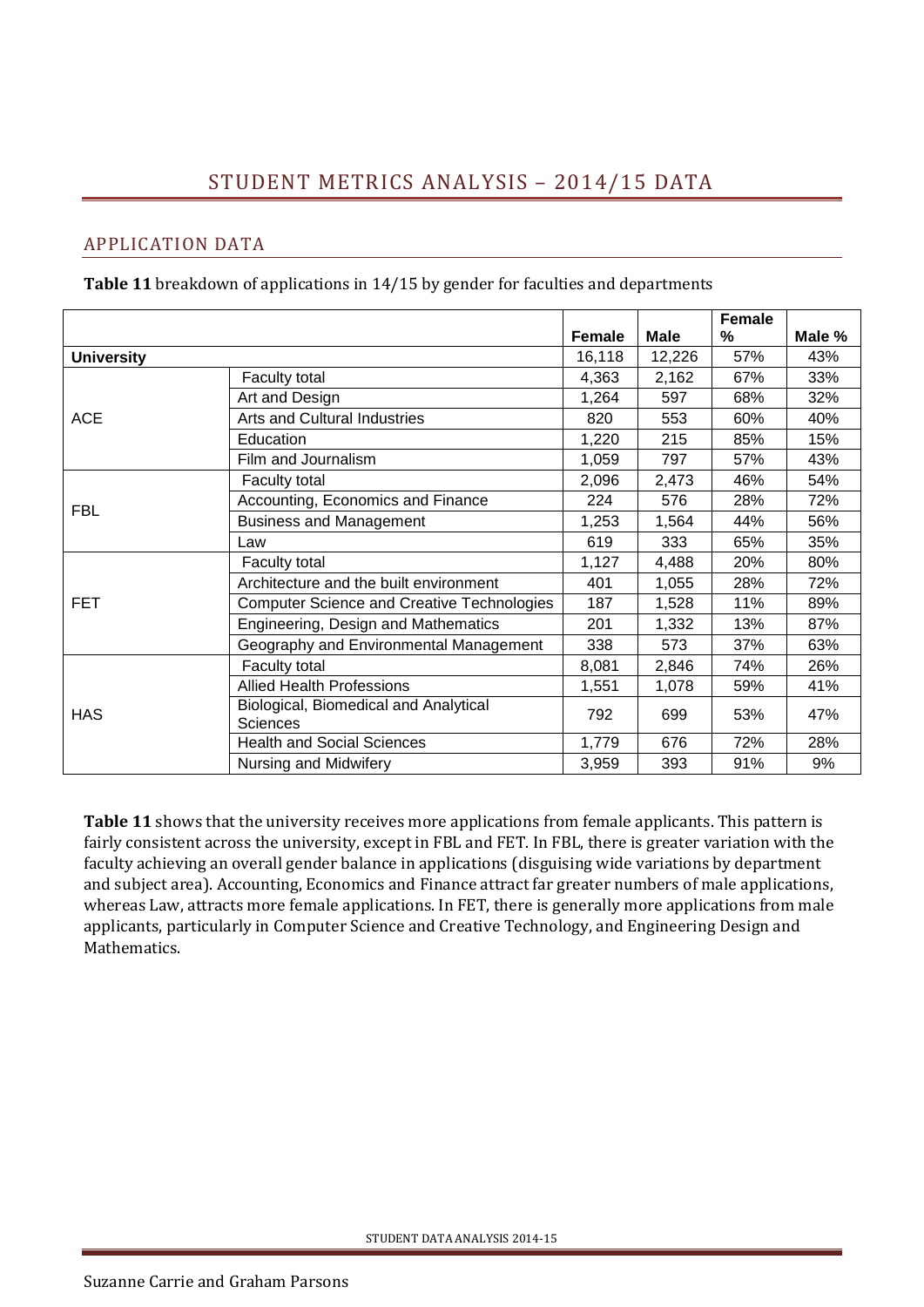# <span id="page-9-0"></span>ENROLMENTS AND CONVERSION DATA

|                   |            |                                                          | Female | <b>Male</b> | <b>Female</b><br>% | <b>Male</b><br>% | <b>Female</b><br>conversion<br>rate | <b>Male conversion</b><br>rate |
|-------------------|------------|----------------------------------------------------------|--------|-------------|--------------------|------------------|-------------------------------------|--------------------------------|
| <b>University</b> |            |                                                          | 3360   | 2800        | 55%                | 45%              | 21%                                 | 23%                            |
|                   | <b>ACE</b> |                                                          | 867    | 398         | 69%                | 31%              | 20%                                 | 18%                            |
|                   |            | Art and Design                                           | 248    | 101         | 71%                | 29%              | 20%                                 | 17%                            |
|                   |            | Arts and Cultural Industries                             | 173    | 109         | 61%                | 39%              | 21%                                 | 20%                            |
|                   |            | Education                                                | 218    | 26          | 89%                | 11%              | 18%                                 | 12%                            |
|                   |            | Film and Journalism                                      | 229    | 163         | 58%                | 42%              | 22%                                 | 20%                            |
|                   | <b>FBL</b> |                                                          | 546    | 674         | 45%                | 55%              | 26%                                 | 27%                            |
|                   |            | Accounting, Economics and<br>Finance                     | 65     | 201         | 24%                | 76%              | 29%                                 | 35%                            |
|                   |            | <b>Business and Management</b>                           | 325    | 393         | 45%                | 55%              | 26%                                 | 25%                            |
|                   |            | Law                                                      | 156    | 79          | 66%                | 34%              | 25%                                 | 24%                            |
|                   | <b>FET</b> |                                                          | 272    | 1051        | 21%                | 79%              | 24%                                 | 23%                            |
|                   |            | Architecture and the built<br>environment                | 97     | 219         | 31%                | 69%              | 24%                                 | 21%                            |
|                   |            | <b>Computer Science and Creative</b><br>Technologies     | 44     | 346         | 11%                | 89%              | 24%                                 | 23%                            |
|                   |            | Engineering, Design and<br>Mathematics                   | 41     | 347         | 11%                | 89%              | 20%                                 | 26%                            |
|                   |            | Geography and Environmental<br>Management                | 91     | 139         | 39%                | 61%              | 27%                                 | 24%                            |
|                   | <b>HAS</b> |                                                          | 1411   | 525         | 73%                | 27%              | 17%                                 | 18%                            |
|                   |            | <b>Allied Health Professions</b>                         | 163    | 88          | 65%                | 35%              | 11%                                 | 8%                             |
|                   |            | Biological, Biomedical and<br><b>Analytical Sciences</b> | 207    | 190         | 52%                | 48%              | 26%                                 | 27%                            |
|                   |            | <b>Health and Social Sciences</b>                        | 419    | 174         | 71%                | 29%              | 24%                                 | 26%                            |
|                   |            | Nursing and Midwifery                                    | 622    | 73          | 89%                | 11%              | 16%                                 | 19%                            |

#### **Table 12 S**tudent enrolments in 2014/15 and conversion rate by gender

**Table 12** shows that overall the male conversion rate is slightly higher than the female conversion rate but that the university enrols slightly fewer male than female first year students. There are clearly differences across subject areas with some areas being heavily female (all ACE departments, all HAS departments and Law) and others being heavily male (all FET subjects and the rest of FBL, excluding Law). This pattern is similar in applications too but conversion rates vary, suggesting some attempts are being made to rebalance this pattern. While conversion rates follow the gendered patterns in ACE (with a stronger conversion rate for women in all departments), two male dominated departments in FBL (Accounting and Business) have stronger conversion rates for female students. Also, FET has typically stronger female conversion rates (except for Engineering, which has a much lower female conversion rate). In HAS, there is a mixed picture, with all departments except Allied Health Professions having a stronger conversion rate for male students.

Looking more closely at these traditionally female and traditionally male areas we can see that 60% of female enrolments are into areas where there is a higher application rate for women, and equally 60% of male enrolments are into areas with higher male application rates. There is a higher conversion rate for men into areas with more male applications (25%) than for women into female dominated areas for applications (19%). There is also a higher conversion rate for women into non-traditional areas where we receive fewer female applications (25%). However, we do not see the converse – in areas where we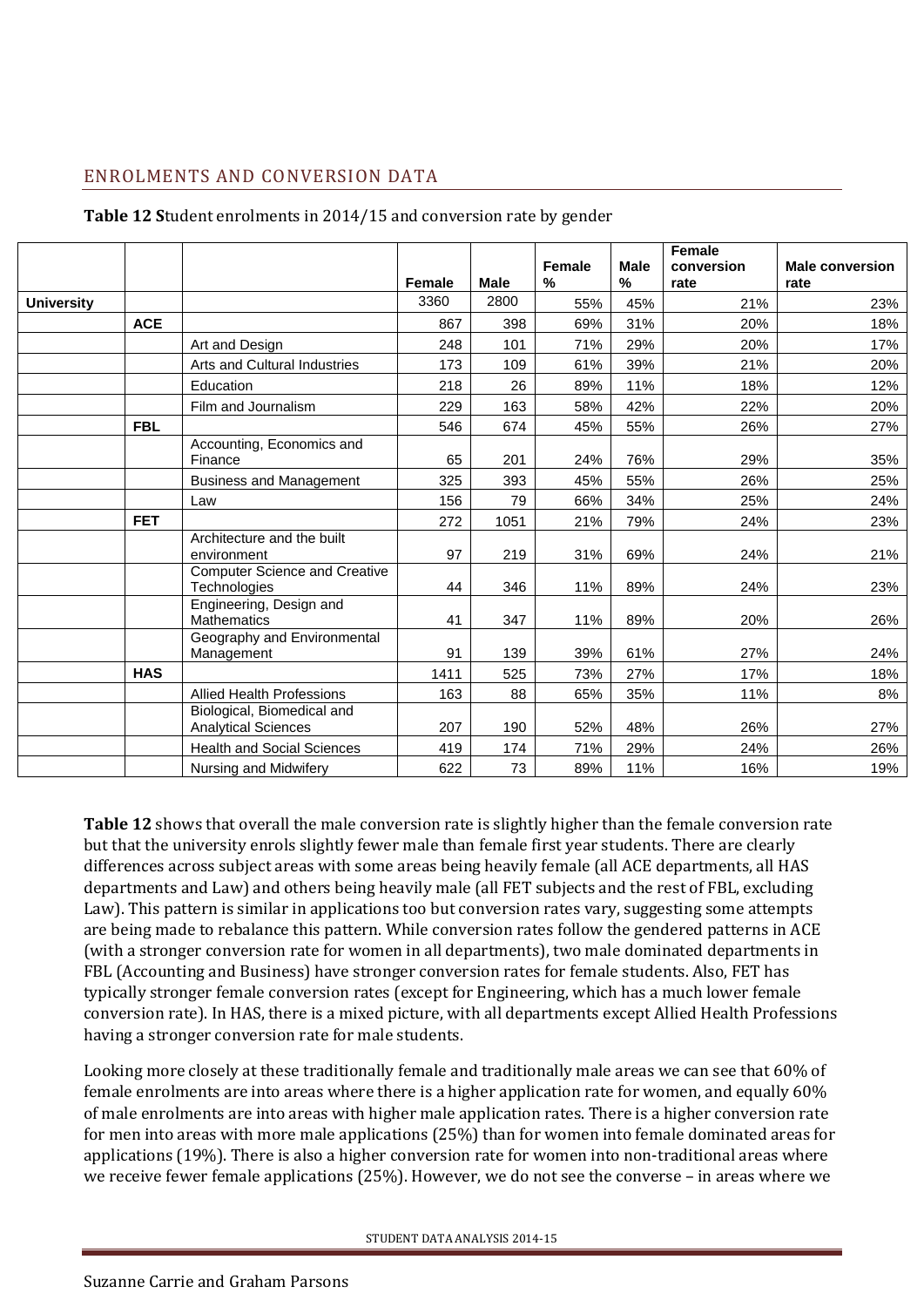receive fewer male applications (such as HAS and Law) we see a lower conversion rate for male than into the more traditional male areas (FET and Business) – 19% vs 25%.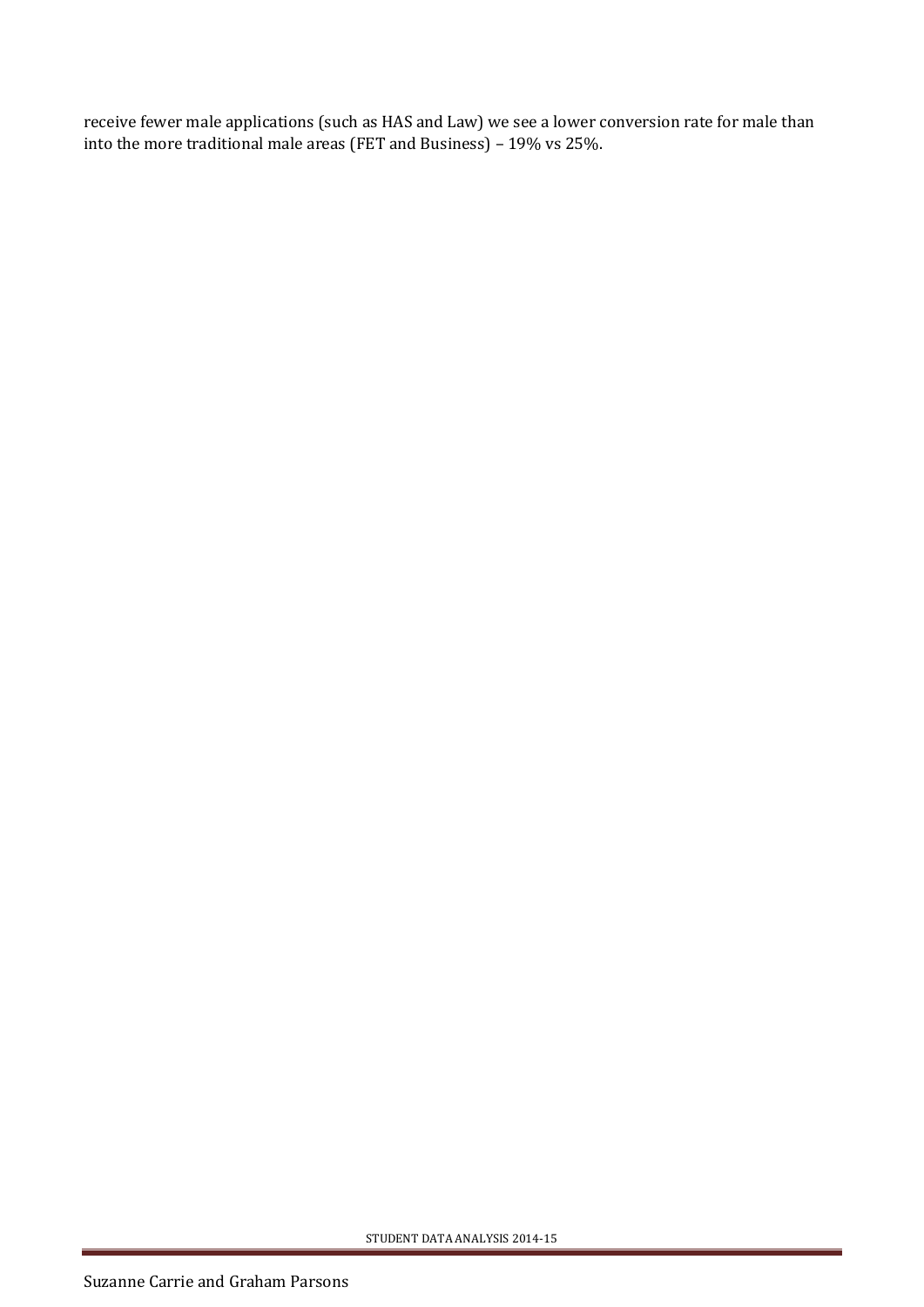### PROGRESSION

**Table 13** Breakdown of progression by gender

| <b>Transition</b>   | Age group | <b>Total</b> | <b>No HE</b> | <b>No Progression</b> | Progression | Qualified | No HE $%$ | <b>No Progression</b> | <b>Progression</b> % | Qualified % |
|---------------------|-----------|--------------|--------------|-----------------------|-------------|-----------|-----------|-----------------------|----------------------|-------------|
| point               |           | #            |              |                       |             |           |           |                       |                      |             |
| Year 1-2<br>(2010)  | Female    | 2581         | 285          | 96                    | 2199        |           | 11.04%    | 3.72%                 | 85.20%               | 0.04%       |
| 2011)               | Male      | 1975         | 276          | 139                   | 1560        |           | 13.97%    | 7.04%                 | 78.99%               | 0.00%       |
| Year $2 - 3$        | Female    | 2296         | 118          | 76                    | 2098        | 4         | 5.14%     | 3.31%                 | 91.38%               | 0.17%       |
| $(2011$ to<br>2012) | Male      | 1700         | 136          | 105                   | 1459        |           | 8.00%     | 6.18%                 | 85.82%               | 0.00%       |
| Year 3-4            | Female    | 2182         | 78           | 105                   | 110         | 1889      | 3.57%     | 4.81%                 | 5.04%                | 86.57%      |
| $(2012$ to<br>2013) | Male      | 1574         | 115          | 158                   | 122         | 1179      | 7.31%     | 10.04%                | 7.75%                | 74.90%      |
| Year 4-5            | Female    | 240          | 37           | 30                    | 24          | 149       | 15.42%    | 12.50%                | 10.00%               | 62.08%      |
| (2013)<br>2014)     | Male      | 295          | 58           | 32                    | 20          | 185       | 19.66%    | 10.85%                | 6.78%                | 62.71%      |

<span id="page-11-0"></span>**Table 13** shows that male students are more likely to withdraw at the end of first year and are more likely to not make appropriate progression the next year of study in each year. They are also less likely to graduate at the end of year 3.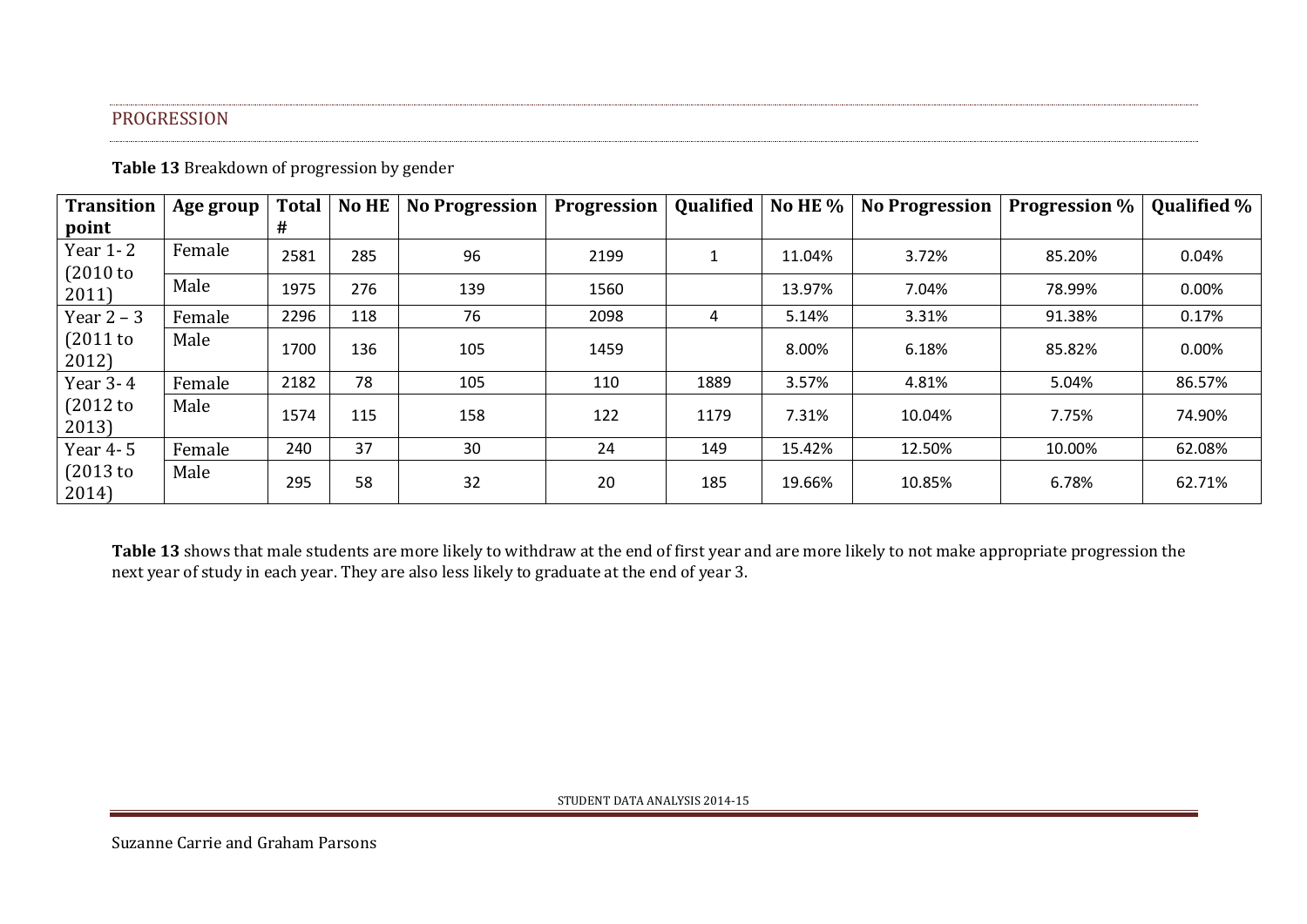## SATISFACTION

|        | Number of<br>respondents     | Response<br>rate | The teaching<br>on my course | Assessment<br>and feedback | Academic<br>support | Organisation<br>and<br>management | Learning<br>resources | Personal<br>development | <b>Overall</b><br>Satisfaction | Students Union |
|--------|------------------------------|------------------|------------------------------|----------------------------|---------------------|-----------------------------------|-----------------------|-------------------------|--------------------------------|----------------|
| Female | 1984                         | 79%              | 87                           | -<br><b>T</b>              | 82                  | $\mathbf{z}$<br>ر ،               | 88                    | 83                      | 85                             | 68             |
| Male   | $H \wedge \Omega$<br>. J 1 J | 71%              | 87                           | 70<br>7 U                  | 83                  | $\overline{\phantom{a}}$          | 87                    | 83                      | 85                             | 69             |

**Table 14** NSS Satisfaction rates for 14/15 broken down by gender

Table 14 shows that there was no gender difference in overall satisfaction, despite some differences on key aspects of student life. Female students were more likely to respond to the survey.

In particular, male students were less satisfied with learning resources (giving slightly lower scores to the library and their ability to access the specialist resources they require). On the other hand, female students were less satisfied with organisation and management – expressing particular dissatisfaction with the way that changes are communicated.

# <span id="page-12-0"></span>GOOD HONOURS AND DEGREE CLASSIFICATION

**Table 15** good honours rates for the university by gender over time

<span id="page-12-1"></span>

|        | 12/13         |                                | 13/14         |                                | 14/15         |                                |  |
|--------|---------------|--------------------------------|---------------|--------------------------------|---------------|--------------------------------|--|
|        | <b>Enrols</b> | Good<br><b>Honours</b><br>Rate | <b>Enrols</b> | Good<br><b>Honours</b><br>Rate | <b>Enrols</b> | Good<br><b>Honours</b><br>Rate |  |
| Female | 2230          | 79.51%                         | 2482          | 79.81%                         | 2073          | 79.45%                         |  |
| Male   | 1826          | 70.59%                         | 2076          | 72.98%                         | 1671          | 74.33%                         |  |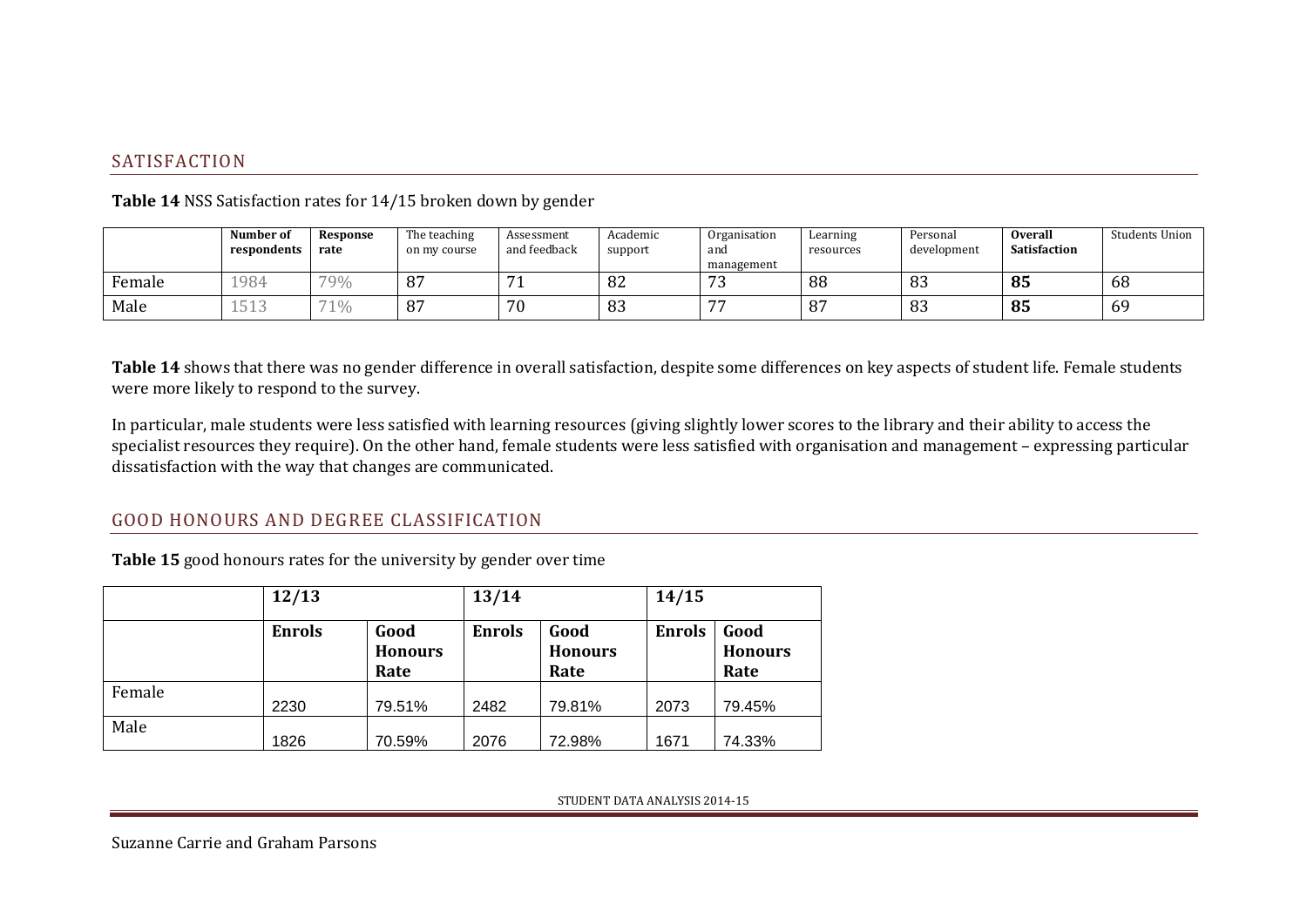|               | 12/13          |       |                |       |        |       |             |               | 13/14 |       |                |       |    | 14/15 |     |      |     |       |                |       |                          |               |              |      |
|---------------|----------------|-------|----------------|-------|--------|-------|-------------|---------------|-------|-------|----------------|-------|----|-------|-----|------|-----|-------|----------------|-------|--------------------------|---------------|--------------|------|
|               | 1st            |       | U <sub>2</sub> |       | L2     |       | 3rd         |               | 1st   |       | U <sub>2</sub> |       | L2 |       | 3rd |      | 1st |       | U <sub>2</sub> |       | L2                       |               | 3rd          |      |
| Row<br>Labels | #              | $\%$  | #              | $\%$  | #      | $\%$  | #           | $\frac{0}{0}$ | #     | $\%$  | #              | $\%$  | #  | $\%$  | #   | $\%$ | #   | $\%$  | #              | $\%$  | #                        | $\frac{0}{0}$ | #            | $\%$ |
| Female        | 5 <sup>′</sup> | 22.29 | 125            | 57.43 | 41     | 18.35 |             | . 93          | -61   | 24.64 | 136            | 55.37 | 45 | 18.01 |     | .98  | 54  | 25.94 | 110            | 53.65 | 36                       | 7.74          | <sub>5</sub> | 2.67 |
|               | 9              | %     |                | %     | ົ<br>◡ | %     | 4           | %             |       | %     | 4              | %     |    | %     | -9  | %    | -3  | %     | 4              | %     | 9                        | %             |              | %    |
| Male          | 38             | 20.94 |                | 49.72 | 48     | 26.42 | 5           | 2.92          | 44    | 21.46 | 106            | 51.42 | 50 | 24.54 | . 5 | 2.58 | 37  | 22.42 |                | 51.64 | 38                       | 23.39         |              | 2.55 |
|               |                | %     | 902            | %     | 2      | %     | $\mathbf b$ | %             | 8     | %     |                | %     |    | %     |     | %    |     | %     | 865            | %     | $\overline{\phantom{0}}$ | %             | 2            | %    |

**Table 16** degree classification rates for the university by gender over time

**Table 15** shows that over the 3 year period, female students achieve more good honours than male students. However, the male student good honours rate has increased considerably in this period and the gender gap is now only 5pp (down from 9pp in 2012/13).

**Table 16** shows that this is likely to be due to:

- Male students increasingly achieving 1<sup>st</sup> (up by 2pp over the 3 year period)
- A decrease in the proportion of female students achieving 2.1s (U2) in this period by 4pp
- A decrease (by 3pp) in the proportion of male students achieving a 2.2 (L2) while the corresponding rate for female students stayed more or less static (a decrease of 0.61pp)
- A slowly increasing rate of female students achieving a 3<sup>rd</sup> and a slowly decreasing rate of male students achieving a 3<sup>rd</sup>

**National Comparison:** HESA data shows that across the sector, female students are generally achieving on par with male students, or in the case of upper second degree classifications, excelling their male counterparts. Furthermore, more male students than female are achieving a lower second or third/pass classification.

The Chart below shows the percentage distribution of first degree qualifiers in the UK obtaining each classification by sex and mode of study for 2014/15.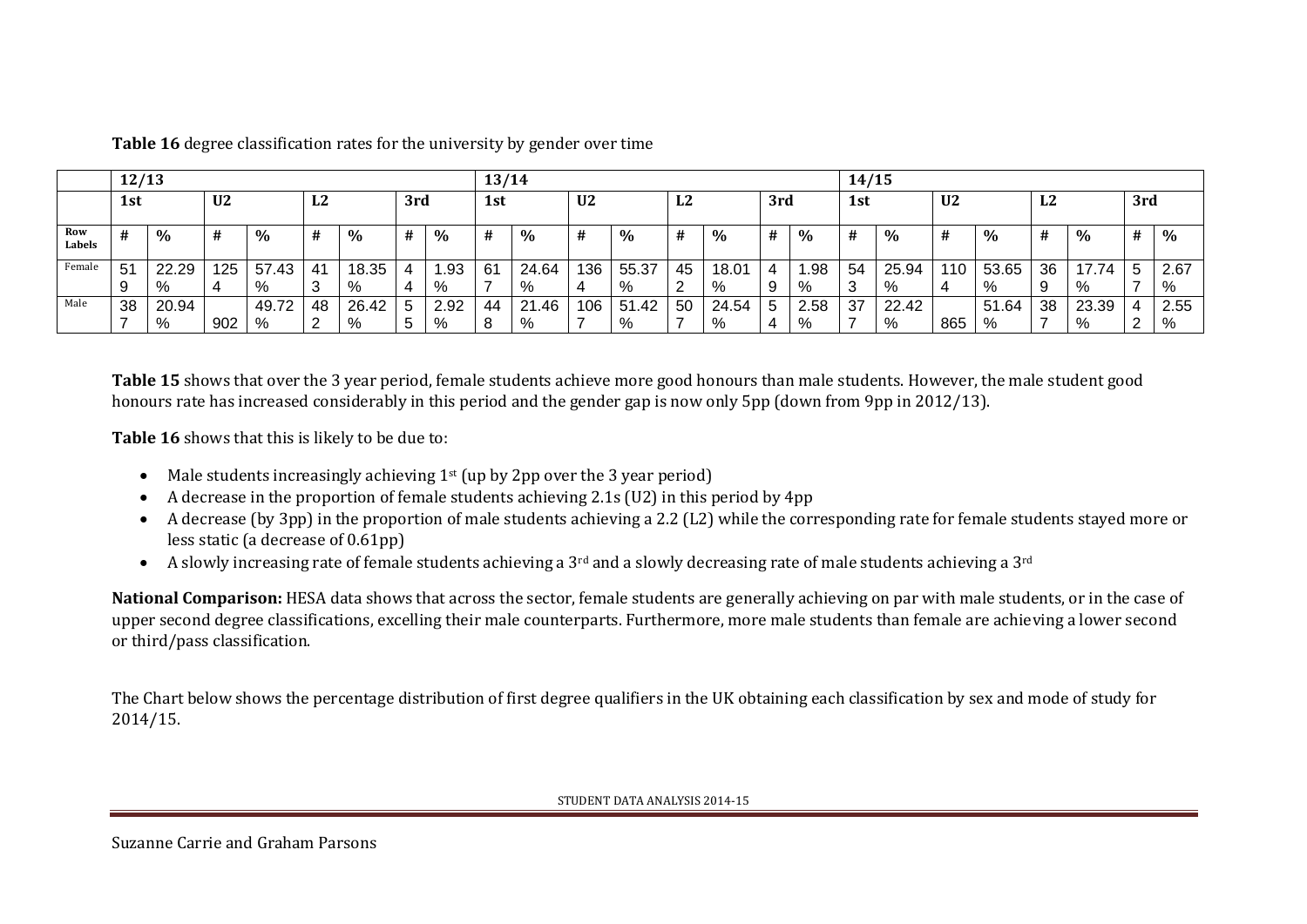

**Figure 3.** HESA 2014/15 data comparing degree classification rates by gender

|            |                   | 12/13  |                          | 13/14         |                          | 14/15         |                          |  |  |
|------------|-------------------|--------|--------------------------|---------------|--------------------------|---------------|--------------------------|--|--|
|            | <b>Row Labels</b> | Enrols | <b>Good Honours Rate</b> | <b>Enrols</b> | <b>Good Honours Rate</b> | <b>Enrols</b> | <b>Good Honours Rate</b> |  |  |
| ACE        | Female            | 817    | 83.60%                   | 829           | 82.27%                   | 653           | 80.08%                   |  |  |
|            | Male              | 361    | 77.31%                   | 352           | 75.38%                   | 292           | 76.88%                   |  |  |
| <b>FBL</b> | Female            | 341    | 73.34%                   | 394           | 80.71%                   | 378           | 85.62%                   |  |  |
|            | Male              | 441    | 65.96%                   | 573           | 70.35%                   | 502           | 76.55%                   |  |  |
| <b>FET</b> | Female            | 154    | 75.97%                   | 152           | 76.32%                   | 125           | 84.00%                   |  |  |
|            | Male              | 664    | 70.01%                   | 686           | 75.80%                   | 539           | 74.95%                   |  |  |
| <b>HAS</b> | Female            | 918    | 78.75%                   | 1107          | 78.14%                   | 918           | 75.85%                   |  |  |
|            | Male              | 360    | 70.62%                   | 465           | 70.23%                   | 338           | 67.82%                   |  |  |

**Table 17.** Good honours rate by gender for faculties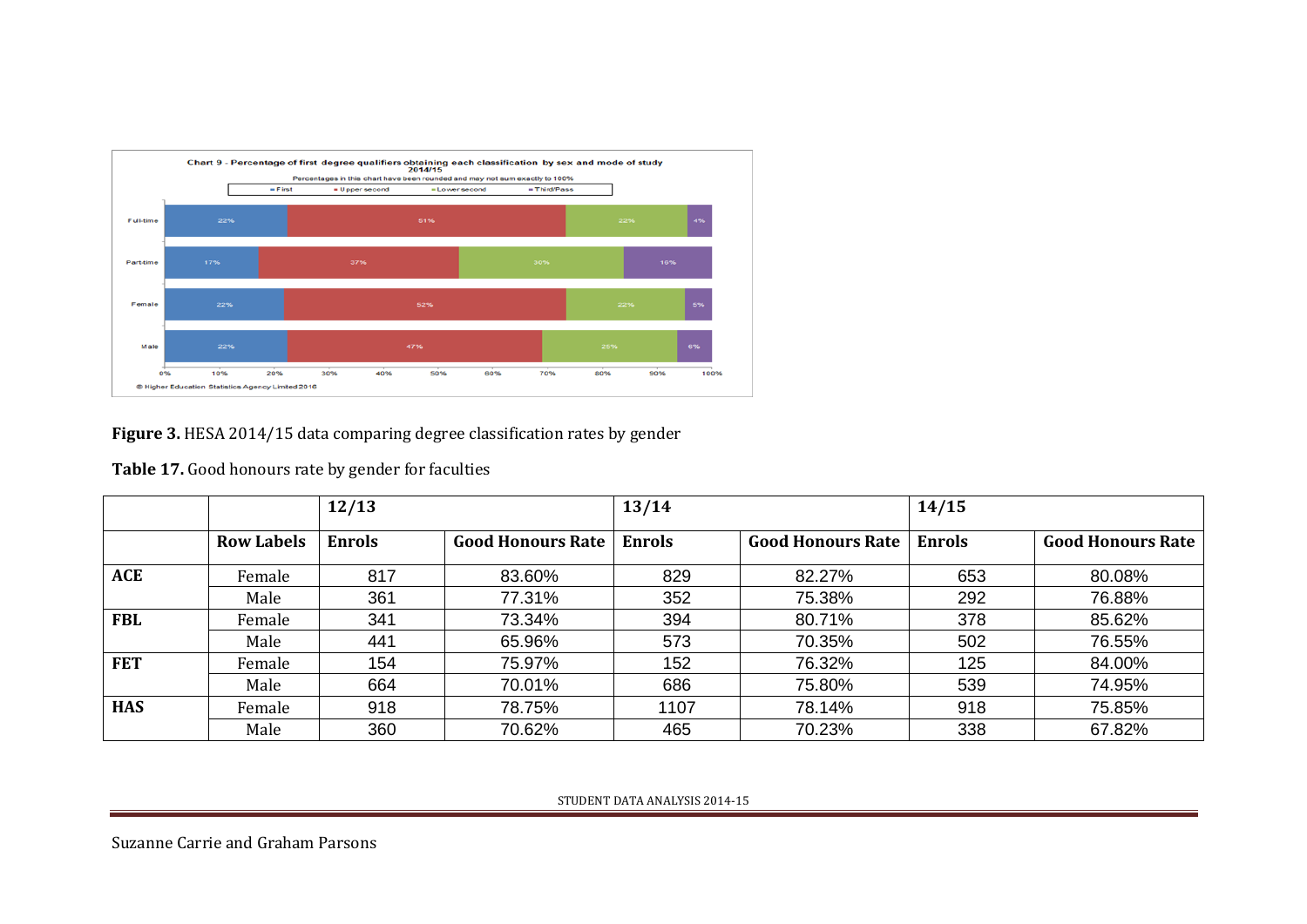**Table 17** shows the variation in good honours rates by faculty over the period. It shows that the biggest gender differences are in FBL, FET and HAS where there are almost 9pp differences between female and male good honours rates in 2014/15. In ACE, the differential is 3pp and it has decreased steadily across the 3 year period. In FBL, the gap is widening: in 2012/13 the gap was 7pp and is now 9pp. In FET, the differential is variable year to year – it was 7pp in 2012/13, decreased to 1pp in 2013/14 and increased again to 9pp in 2014/15. In HAS, the gap has remained around 8pp across the 3 years.

|                                              |        | 1st  |        | U <sub>2</sub> |        | L2  |               | 3rd            |               |
|----------------------------------------------|--------|------|--------|----------------|--------|-----|---------------|----------------|---------------|
| <b>Target Outcome Faculty</b>                |        | $\#$ | $\%$   | $\#$           | $\%$   | #   | $\frac{0}{0}$ | #              | $\frac{0}{0}$ |
| <b>Name</b>                                  |        |      |        |                |        |     |               |                |               |
| <b>Arts, Creative Industries</b>             | Female |      |        |                |        |     |               |                |               |
| and Education                                |        | 153  | 22.85% | 370            | 57.57% | 113 | 17.06%        | 17             | 2.52%         |
|                                              | Male   | 53   | 17.55% | 172            | 59.60% | 60  | 20.20%        | 8              | 2.65%         |
| <b>Business and Law</b>                      | Female | 113  | 29.88% | 211            | 55.31% | 50  | 13.83%        | $\overline{4}$ | 0.99%         |
|                                              | Male   | 112  | 22.84% | 272            | 52.70% | 105 | 21.76%        | 13             | 2.70%         |
| <b>Environment and</b><br><b>Technology</b>  | Female | 38   | 30.47% | 67             | 53.13% | 19  | 15.63%        |                | 0.78%         |
|                                              | Male   | 164  | 29.95% | 240            | 44.56% | 127 | 23.89%        | 8              | 1.60%         |
| <b>Health and Applied</b><br><b>Sciences</b> | Female | 239  | 25.83% | 457            | 50.16% | 187 | 20.24%        | 35             | 3.77%         |
|                                              | Male   | 48   | 13.83% | 181            | 54.47% | 96  | 27.95%        | 13             | 3.75%         |

**Table 18** breakdown of degree classifications in 2014/15 by faculty and gender

**Table 18** provides further evidence of differentials in degree outcome by gender.

- In ACE, female students were more likely to achieve a first but were slightly less likely to receive a 2.1 (U2). Male students were more likely to receive a 2.2.
- In FBL, the greatest difference can be seen in the proportion of 2.2 (L2) and 3<sup>rds</sup> with male students almost 8pp more likely to get a 2.2 and nearly 2pp more likely to get a 3rd than a female student.
- In FET, female and male students achieved a 1<sup>st</sup> at almost comparable rates, but male students were almost 10pp less likely to achieve a 2.1 (U2) than a female student and almost ¼ of male students achieved a 2.2. (L2).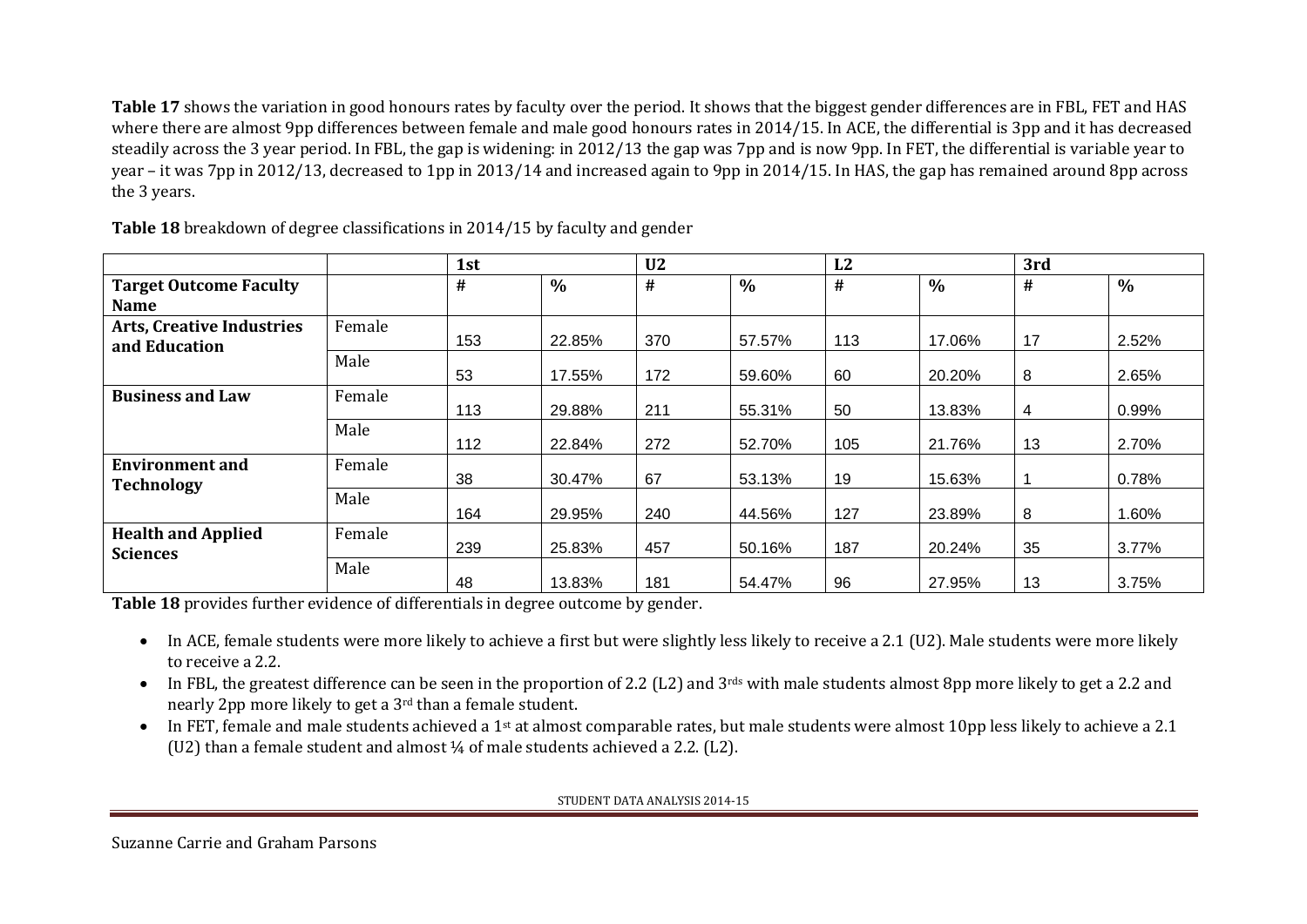• In HAS, ¼ of all female students achieved a 1<sup>st</sup> (12pp more than male students). Male students were slightly more likely to achieve a 2.2 (U2) than female students but almost 1/3 (28%) achieved a 2.2 (L2).